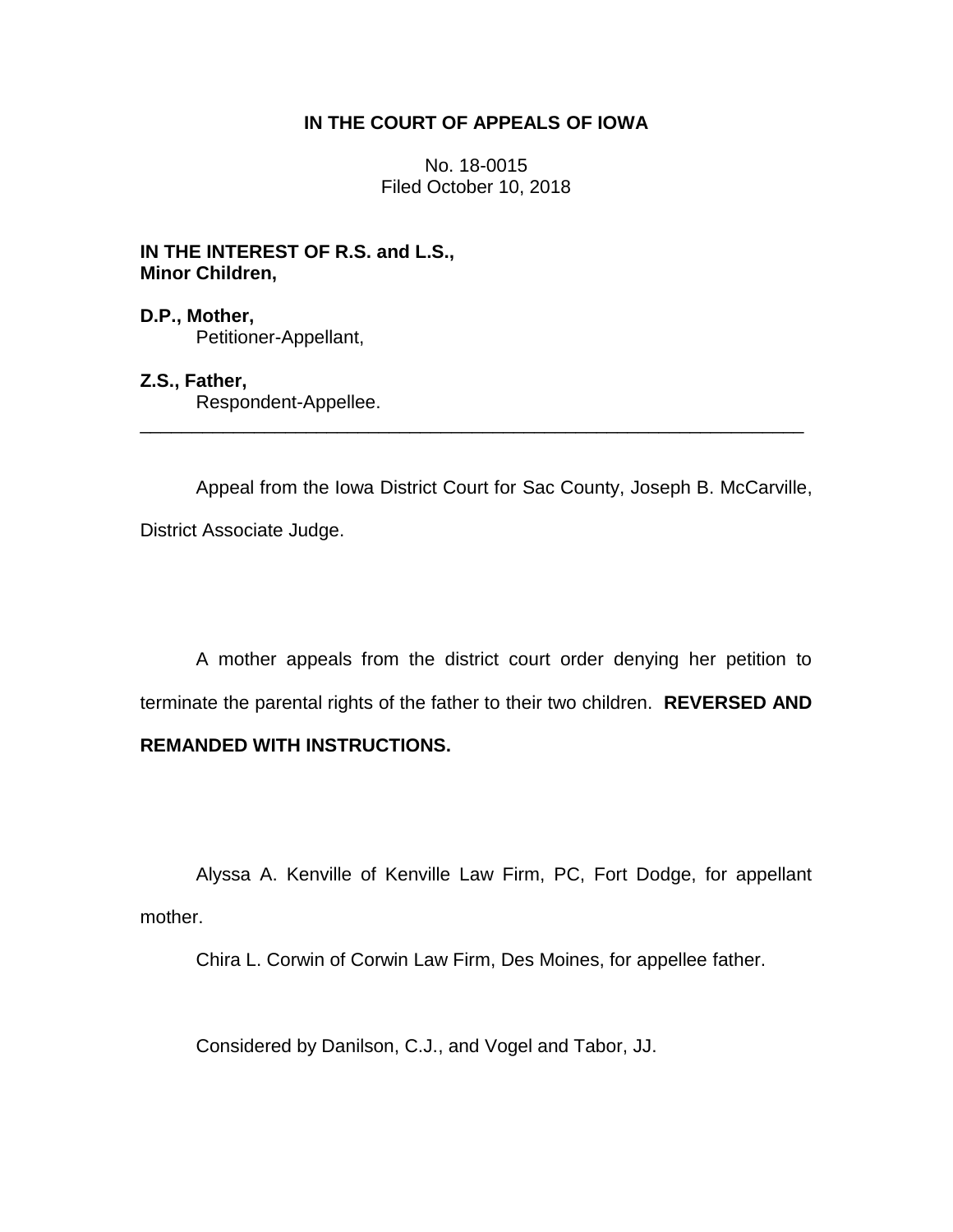#### **DANILSON, Chief Judge.**

A mother appeals from the district court order denying her petition to terminate the parental rights of the father to R.S. and L.S. Because there is clear and convincing evidence the father abandoned his children, as that term is used in Iowa Code sections 600A.2(19) and 600A.8(3)(b) (2017); because the mother did not prevent the father from visiting or communicating with the children; and because termination is in the children's best interests, we reverse the district court and remand with instructions to enter an order terminating the father's parental rights.

### **I. Background Facts & Proceedings.**

Twins R.S. and L.S. were born in 2009. Their parents were never married but cohabitated at the time the children were born. The mother worked full time when the children were born, and the father was unemployed. After the children were born, the father worked odd jobs varying five to twenty hours per week. The parents disagreed about the extent the father cared for the children when they were infants, but after the mother went back to work, the children were sometimes placed in daycare. The couple separated in early 2010 when the children were roughly fifteen months old. The father moved in with his mother. R.S. and L.S's mother moved in with C.P., who later became her husband. The children do not know their biological father is related to them. They see C.P. as their father. C.P. has financially supported and raised the children since 2010.

After the parties separated, there was no set arrangement for visitation. The father would sometimes contact the mother and attempt to set up a time to see the children. The mother has had the same telephone number since 2010, and the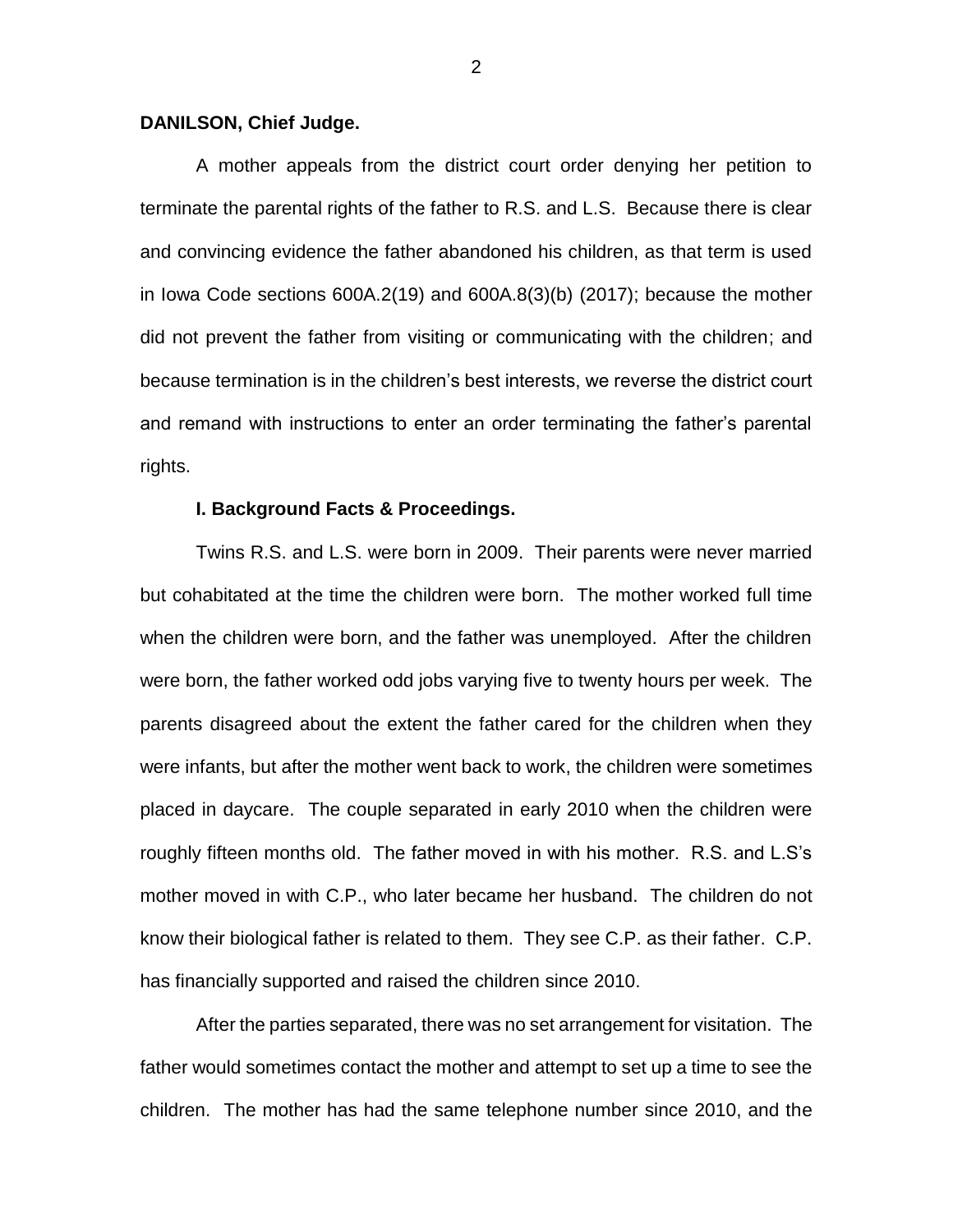father has known her number since they separated. In late 2010, the mother, C.P., and the children moved roughly an hour's drive away from the father. Since 2010, the father's contacts with the children have been sporadic and minimal.

The father testified that a few times per month in 2010, 2011, and 2012 he would request to visit the children. He testified he made these requests via calling, text message, or Facebook. The father claimed he did not have a record of the calls or texts because he no longer had the cell phones used for those contacts. The father testified the mother did not always answer his calls or respond to his messages. The father acknowledged he did not request to visit the children in 2013, 2014, 2016, or 2017. The father testified about one request to visit the children in 2015, which was granted, and another request which apparently did not work out.

In 2010, the father saw the children two times for between forty-five minutes and an hour. The parties disagreed whether the father had contact with the children in 2011.<sup>1</sup> Between 2012 and 2013, the father saw the children four times; the visits ranged from twenty minutes to an hour. Neither party could recall whether the father saw the children in 2014. In August 2015, the parties had a chance meeting when both were camping at the same campground. The father saw the children for roughly fifteen minutes. The father did not visit the children in 2016 or 2017. The father has never been to the children's school, never contacted the children's teachers, never attended a parent-teacher conference, never attended a school program, and never attended the children's dance recitals.

 $\overline{a}$ 

<sup>&</sup>lt;sup>1</sup> If any contact occurred in 2011, no evidence or testimony was presented showing how many contacts, how or where the contacts occurred, or for how long.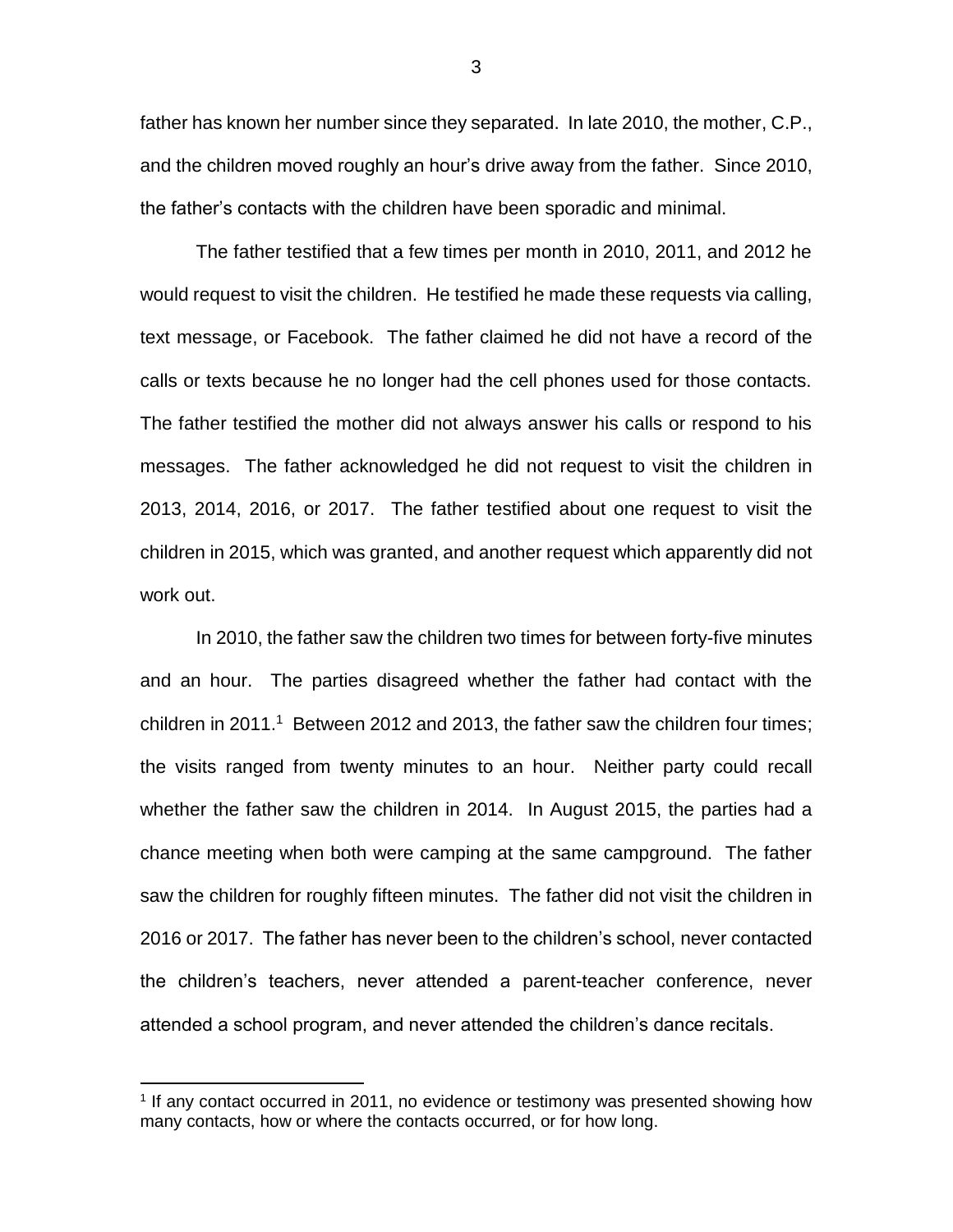At some point after the parties separated, the Child Support Recovery Unit contacted the mother because the children were receiving state assistance. The father was required to pay ten dollars per month per child initially, and that obligation later rose to twelve dollars per month per child. In 2010, the father attempted to give the mother \$200, but C.P. threw the money into the father's car while the two cars were next to each other at a red light and yelled "we don't need your money." In 2012, the father sent the mother \$100, which was apparently accepted. The father testified he purchased birthday, Easter, and Christmas presents for the children "about every year." These gifts were sometimes sent to the children by their paternal grandmother. The mother disputed the father sent gifts but admitted she could not tell who purchased the gifts sent by the grandmother.

After the 2015 chance meeting, the mother filed a request to adjust the child-support order. The father opposed adjusting the child support because he did "not get to see [the children] due to their mother's choices" and requested a hearing. The father also opposed adjustment of his support obligation because he was expecting another child with his current girlfriend, K.M. Neither party was represented by counsel at the resulting mediation. The mother verbally withdrew her request for an adjustment of the child-support obligation, and the father agreed with the withdrawal and did not wish to proceed with an adjustment.

In March 2017, the father filed a petition requesting the court grant him physical care of the children. In that petition, the father asked for a temporary hearing to establish visitation. No hearing was ever set, apparently due to inaction by the father's previous attorney. In August 2017, the mother filed the petition to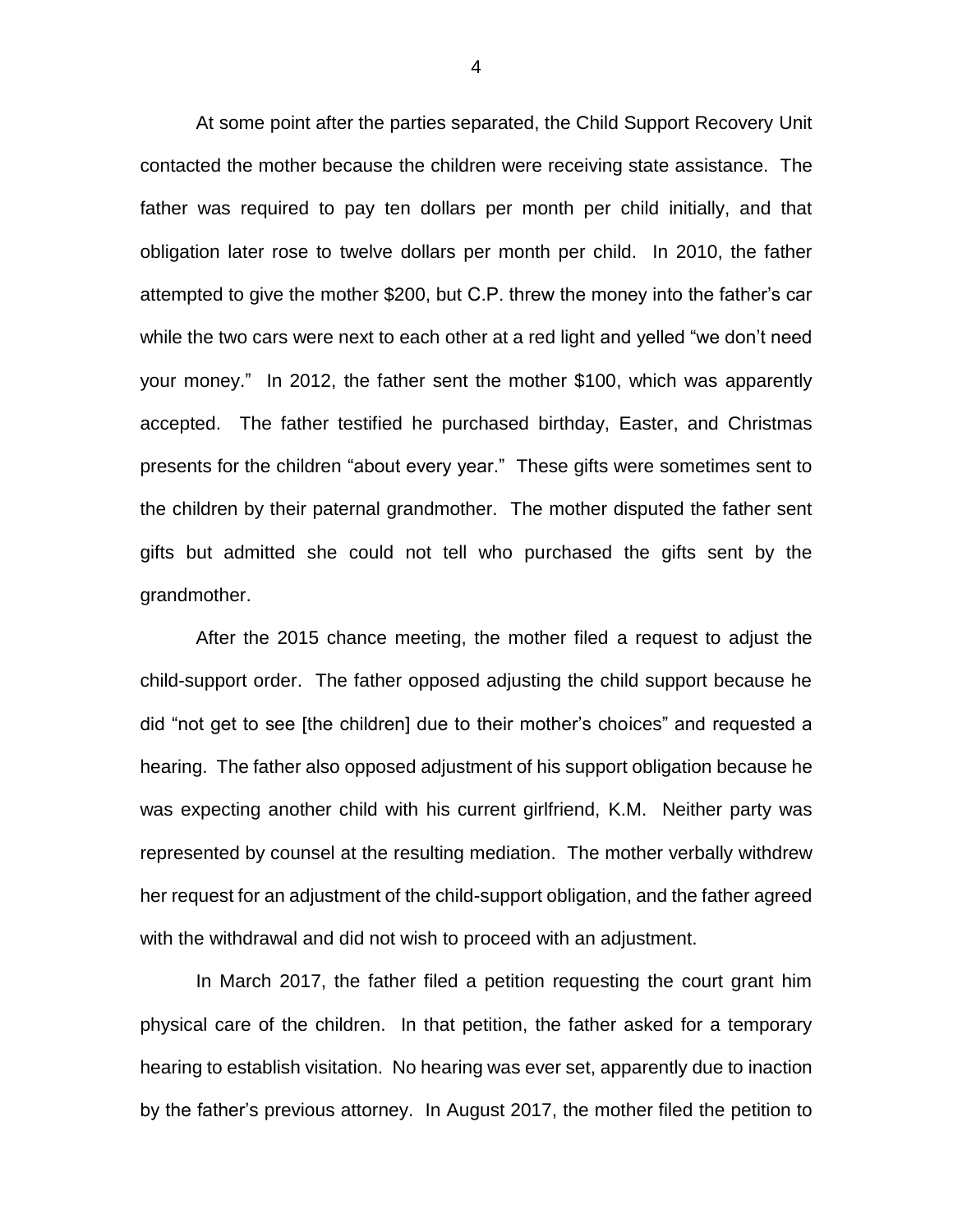terminate the father's parental rights. In September 2017, the father fired his previous attorney and hired his current one.

A hearing on the petition to terminate the father's parental rights was held in November 2017. The mother, C.P., and the guardian ad litem testified in favor of termination. The father, his girlfriend, his sister, and his mother testified against termination. The mother claimed the father had abandoned his children by failing to maintain substantial, continuous, or repeated contact.<sup>2</sup> The father claimed he was prevented by the mother from maintaining substantial, continuous, or repeated contact.

The fighting issue at the hearing was whether the mother prevented the father from maintaining contact with the children. The father presented a string of undated back-and-forth messages on Facebook—purportedly from March 2015 as evidence of the mother's obstruction. Those messages read:

Father: "So are you going to let me see the girls the Saturday before Easter or not" Mother: "Y r u being so rude." Father: "I'm not" Mother: "Whatever." Father: "I just asked a question" Mother: "Where" Father: "Where you want to meet" Mother: "You" Father: "What?" Mother: "Where do you want to?" Father: "Meet half way" Mother: "Who is coming," Father: "[K.M.] and her son and maybe my mom and dad" Father: "And [H.S.] maybe" Mother: "Hum. Ic"

 $\overline{a}$ 

 $2$  The mother also claimed the father failed to provide child support or other assistance. The record shows the father was current on his child-support obligation of twenty-four dollars per month. We find it unnecessary to reach the merits of this claim to resolve this appeal.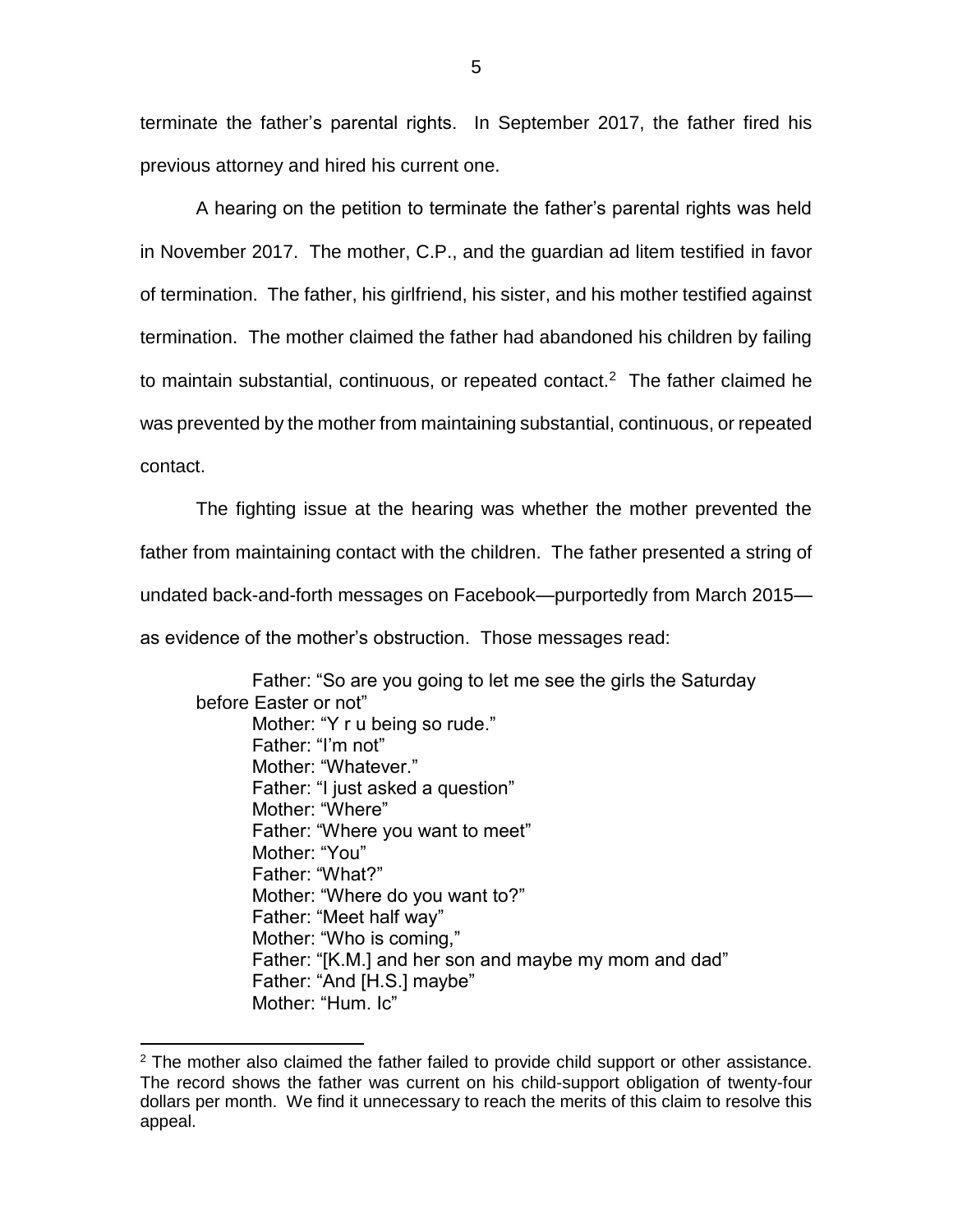Father: "What they can't come with" Father: "I want them to" Father: "????" Mother: "I will see, I work" Father: "I'm giving you plenty of time to figure that stuff out over a week" Father: "Hello" Mother: "Yea?" Father: "So wats the deal" Mother: "Where is there to meet" Father: "[halfway-point]" Mother: "At the park.. We can't stay long tho." Father: "How long it long [sic] really I don't get to see them much" Mother: "Hour tops."

The father also presented August 2015 Facebook messages between the mother and his girlfriend in which the girlfriend offered school supplies and clothes to the children, and the mother refused the offer.

The father testified the mother would not always answer his phone calls, respond to his voice mails, or answer text messages. He testified sometimes they would try to figure out a time to meet, but the plans did not always "pan out." He testified the mother blocked him on Facebook in either 2015 or 2016. He testified he did not see the children in spring 2015 because the mother "always had something come up." The father testified that at the chance 2015 meeting at the campground he was told he could not tell the children he is their father. The mother disputed she or C.P. told the father not to tell the children he is their father.

The father's girlfriend, K.M., also testified. At the time of the hearing, K.M. had been with the father for five years. K.M. was present at the 2015 chance encounter. K.M. testified C.P. told the father not to "say anything stupid," but testified no other directives were given. K.M. testified the father had told her he called and texted the mother about visiting the children, but K.M. had not seen the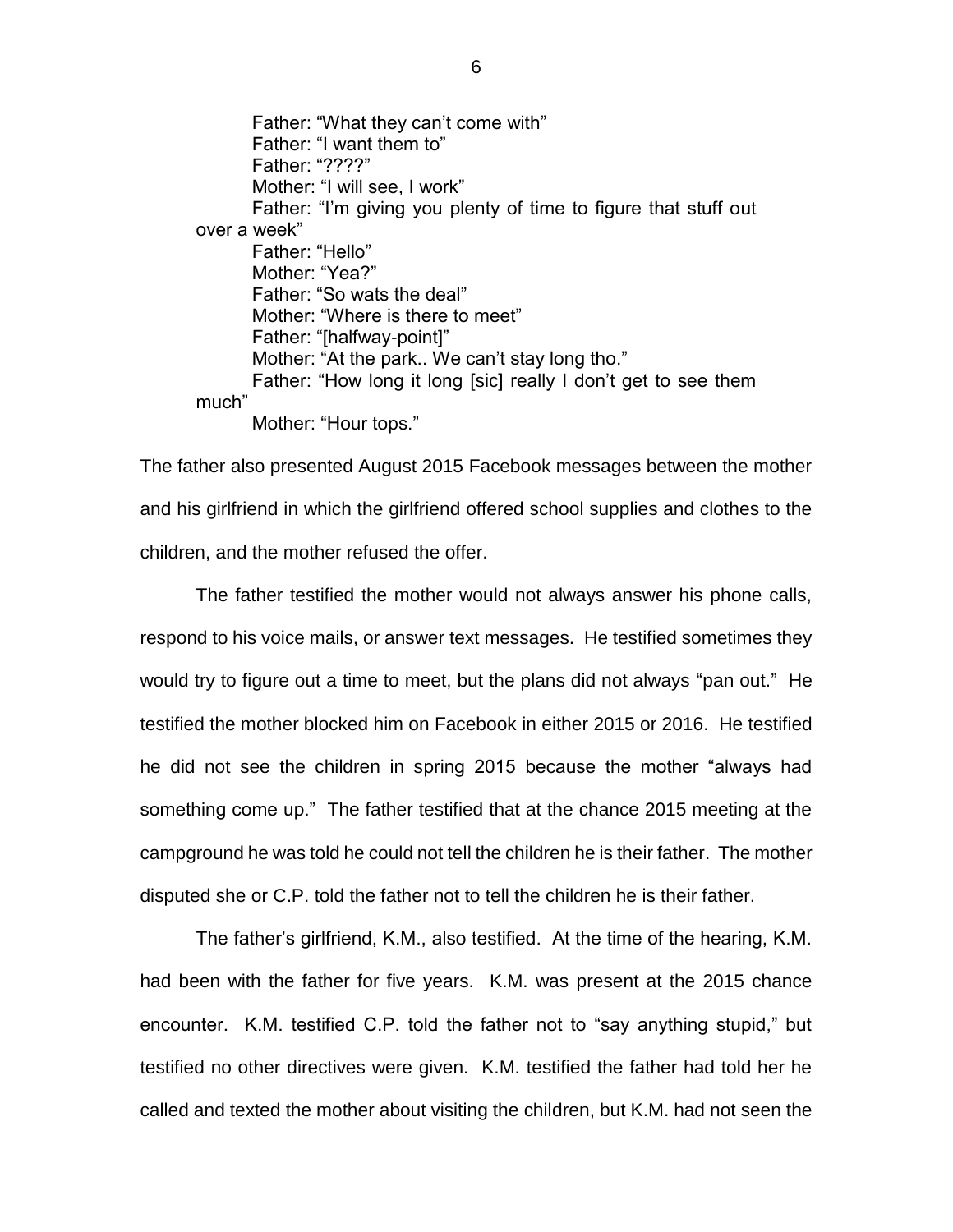texts or call logs. Aside from the August 2015 Facebook messages, K.M. has not had other phone or text conversations with the mother. K.M. was not aware whether the father had ever tried to call and talk to the children.

The father's sister, H.S., also testified. H.S. and the mother used to be close friends. At the time of the hearing, they still exchanged text messages on a neardaily basis. After the mother, C.P., and the children moved away in 2010, H.S. maintained a relationship with the mother and children. H.S. testified the children call her "aunt." For some period of time, the mother shared pictures of the children with H.S. H.S. testified she thought the mother would not be happy if H.S. shared those photos with the father. H.S.'s relationship with her brother was strained due to her relationship with his children. H.S. helped do the children's hair and makeup for their dance recitals, and she watched some recitals. H.S. last saw the children in summer 2016. In the summer of 2017, H.S. made plans to meet with the mother and children at the state fair. $3$  H.S. perceived the mother thought the father might be with H.S. at the fair, and the meeting did not happen. H.S. testified the father told her he texted the mother about visitation. H.S. never saw those text messages. H.S. was never present for a conversation between the father and mother regarding visitation. H.S. testified her knowledge of the mother's efforts to prevent contact with the father was based only on what the father told her.

The father's mother, V.S., also testified. V.S. testified she had not seen the children since 2013 or 2014. She testified she thought this was because the

 $\overline{a}$ 

 $3$  We take judicial notice of the fact that the 2017 Iowa State Fair took place August 10 through 20—after the father filed his petition for physical care but before the petition for termination of parental rights.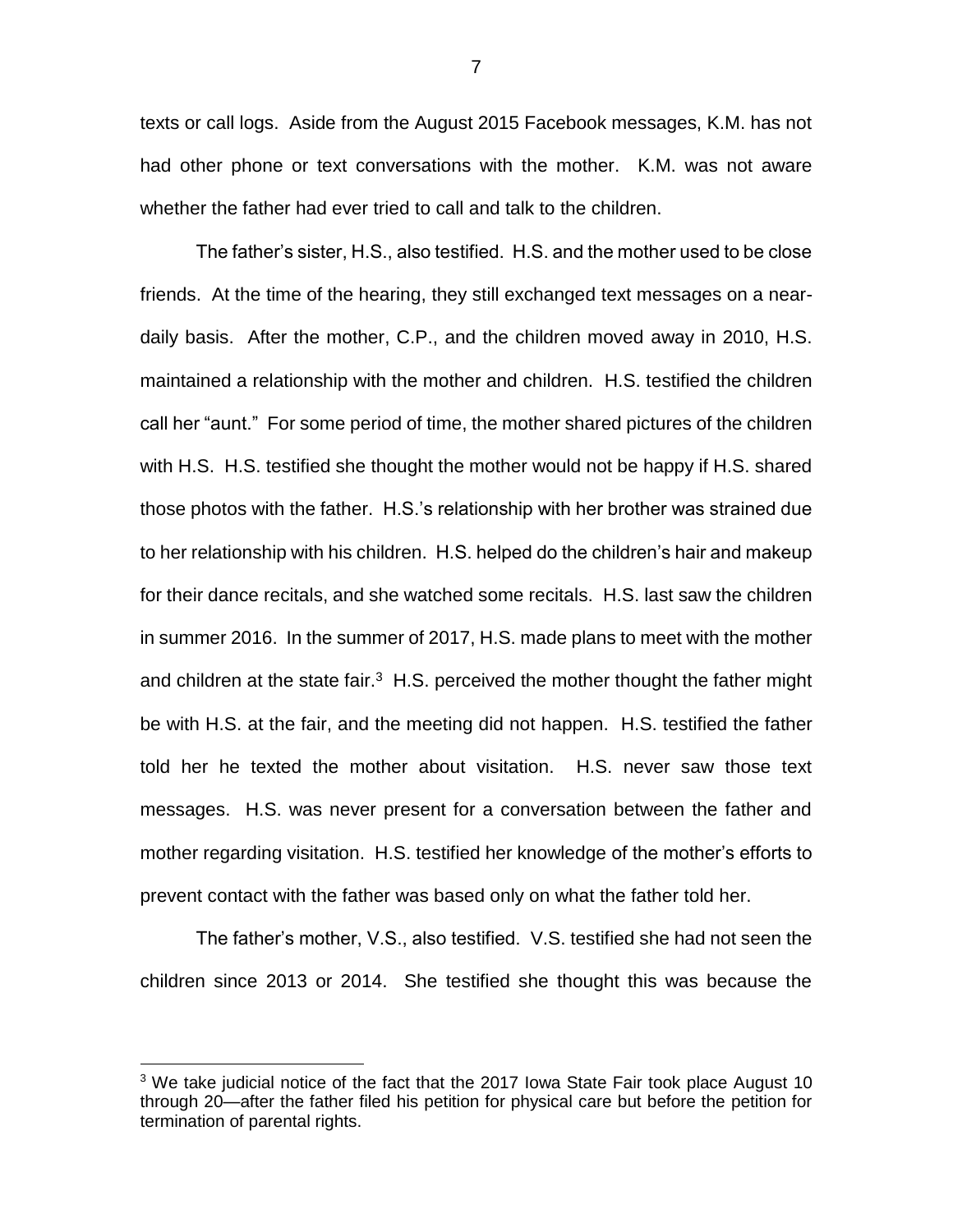mother did not want V.S. to see the children. V.S. also testified she had not attempted to set up a visit with the children since 2013. She testified she was unsure whether the mother would respond to texts or calls from herself. V.S. had received photos of the children from the mother. V.S. testified she tried to set up visits, but things had not always "worked out." She testified to one incident in the past three years in which plans to meet were cancelled. V.S. testified the father told her he had texted or called the mother regarding visitation. She testified her knowledge about the mother preventing the father from contacting the children was based on the father's own statements.

The juvenile court ruled against terminating the father's parental rights. The court observed it was difficult to determine how much effort the father made in trying to see his children. The court also observed it was difficult to determine whether the mother interfered with those efforts. The court concluded there was not clear and convincing evidence the father abandoned the children because the mother had "impeded his ability to communicate and maintain contact with his children." The court found the following facts supported its conclusion the mother impeded the father:

—[H.S.] has to be careful not to share pictures of [the children] with [the father] or [the mother] will not like it and might stop having contact with her.

—[The mother] would not give [the children's] sizes to [their grandmother] so she could buy or make them clothes.

—[The father] gave money to [the mother], and [C.P.], presumably in the presence of [the children], threw it out the window of a car toward [the father's] car, stating we don't need your money.

—[The father] messaged [the mother] regarding visitation.

—[The mother] cancelled a meeting with [H.S.] at the State Fair because she thought [the father] might be along.

—[C.P.] stated the girls use his last name at school. This is puzzling as [the mother's] last name was [different] prior to her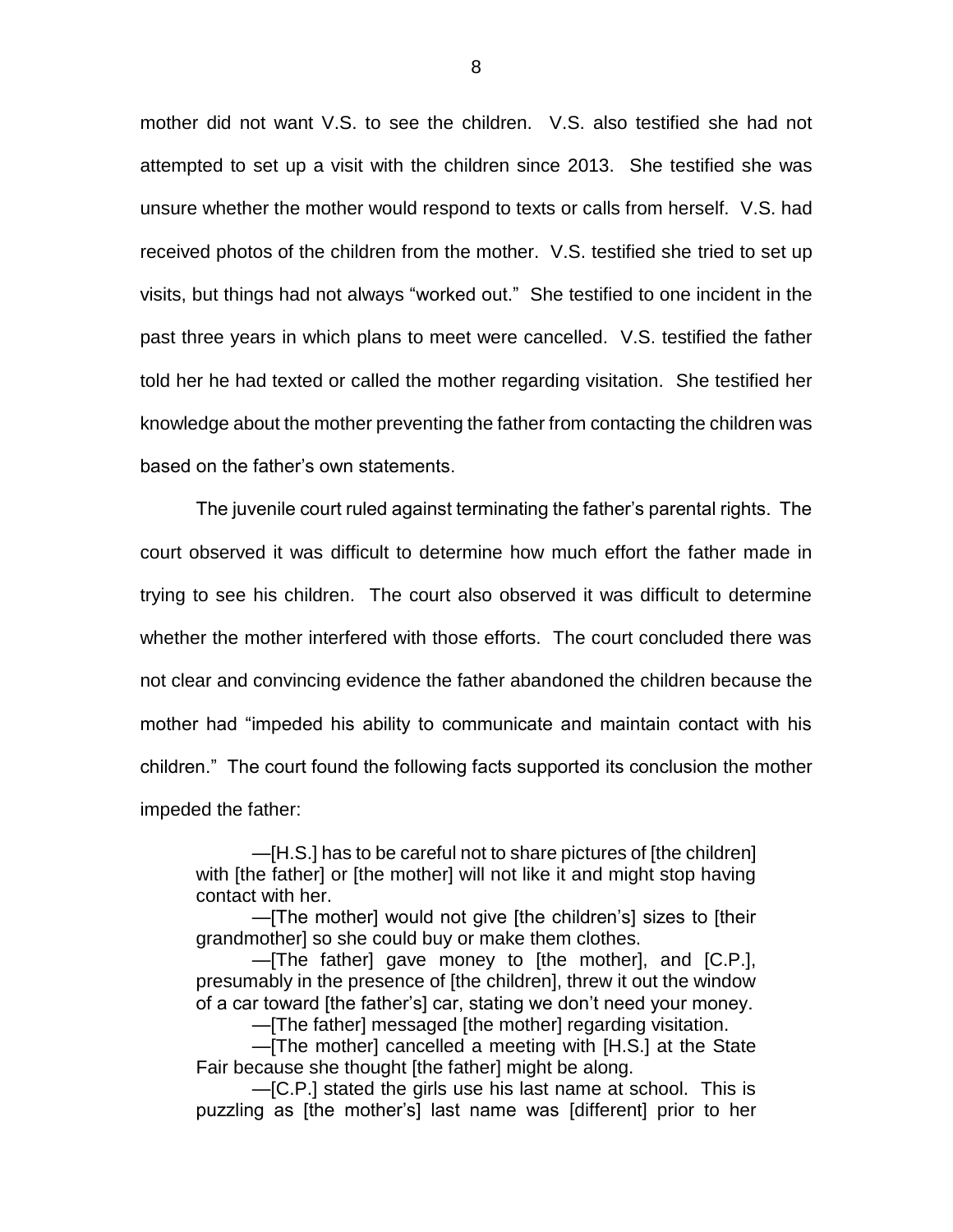marriage in April of 2017. The fact that [the children] used a live-in boyfriend's name at school is hard to believe.

—[C.P.] says the girls don't care about [the father], to be sure, [the father] could have done more and is not blameless, but the mother of the children should help foster a relationship with the children's father and the court finds she not only did not help foster a relationship she interfered with the same.

—Exhibit F dated December 2015 shows that [the father] was publicly complaining of [the mother's] interference almost two years ago.

—The petition to gain custody [] filed by [the father] is the most telling evidence that he has not abandoned the children, he took the time and spent the money to start legal action to see the kids.

—[The mother's] response to [the father's] petition for custody and visitation was to file a termination petition! This is consistent with interfering with child visitation and impeding a relationship between [the father] and [the children].

The court further concluded, "[The mother] doesn't get to keep [the children] in the

dark or mislead them as to who their father is and then claim that is a valid reason

for terminating the father's paternal rights." The court also observed, "Children

can't have too many people that love and care for them. . . . [The father] is not

blameless and he could have done more but the court does not find clear and

convincing evidence of willful abandonment." The court found the testimony about

the father sending the children birthday and Christmas presents credible. The

court also concluded termination was not in the best interests of the children.

#### **II. Standard of Review.**

We review termination proceedings under chapter 600A de novo. *In re C.A.V.*, 787 N.W.2d 96, 99 (Iowa Ct. App. 2010). "We give deference to the factual findings of the juvenile court, especially those relating to witness credibility, but we are not bound by those determinations." *In re G.A.*, 826 N.W.2d 125, 127 (Iowa Ct. App. 2012). Our paramount consideration is the best interests of the child. Iowa Code § 600A.1.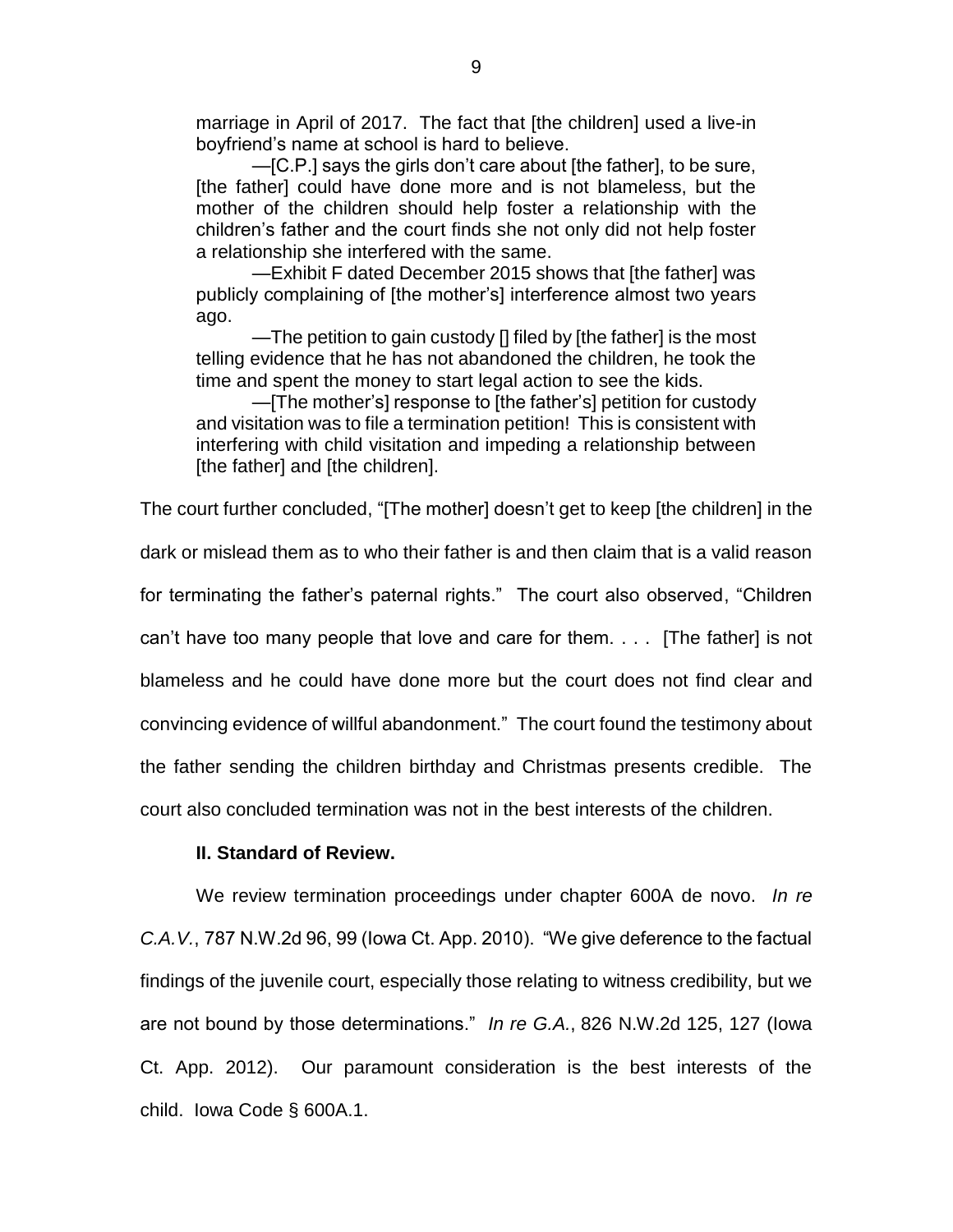### **III. Analysis.**

 $\overline{a}$ 

## **A. Abandonment.**

The mother claims grounds for termination exist because the father has not maintained substantial and continuous or repeated contact with the children. The father contends he was prevented from maintaining contact by the mother.<sup>4</sup>

A parent's rights may be terminated for abandoning a child. *Id.* § 600A.8(3). As used in chapter 600A, to abandon a child "means that a parent . . . rejects the duties imposed by the parent-child relationship . . . which may be evinced by the person . . . making only a marginal effort to provide for the support of the child or to communicate with the child." *Id.* § 600A.2(19). Section 600A.8(3)(b) provides further that a child older than six months is "deemed abandoned" unless the parent maintains substantial and continuous or repeated contact with the child as demonstrated by contribution toward support of the child of a reasonable amount, according to the parent's means, *and* as demonstrated by any of the following:

(1) Visiting the child at least monthly when physically and financially able to do so and when not prevented from doing so by the person having lawful custody of the child.

(2) Regular communication with the child or with the person having the care or custody of the child, when physically and financially unable to visit the child or when prevented from visiting the child by the person having lawful custody of the child.

 $4$  The father also claims error was not preserved because the mother did not file a posttrial motion seeking a ruling on any of the errors of findings of fact or law alleged in her brief. The issue of abandonment was presented to and resolved by the trial court—the court did not fail to resolve the issue. No post-trial motion was needed. *See State Farm Mut. Auto. Ins. Co. v. Pflibsen*, 350 N.W.2d 202, 206 (Iowa 1984) (noting a post-trial motion is "essential to preservation of error when a trial court *fails* to resolve an issue, claim, defense, or legal theory properly submitted to it for adjudication" (emphasis added)).Error was preserved.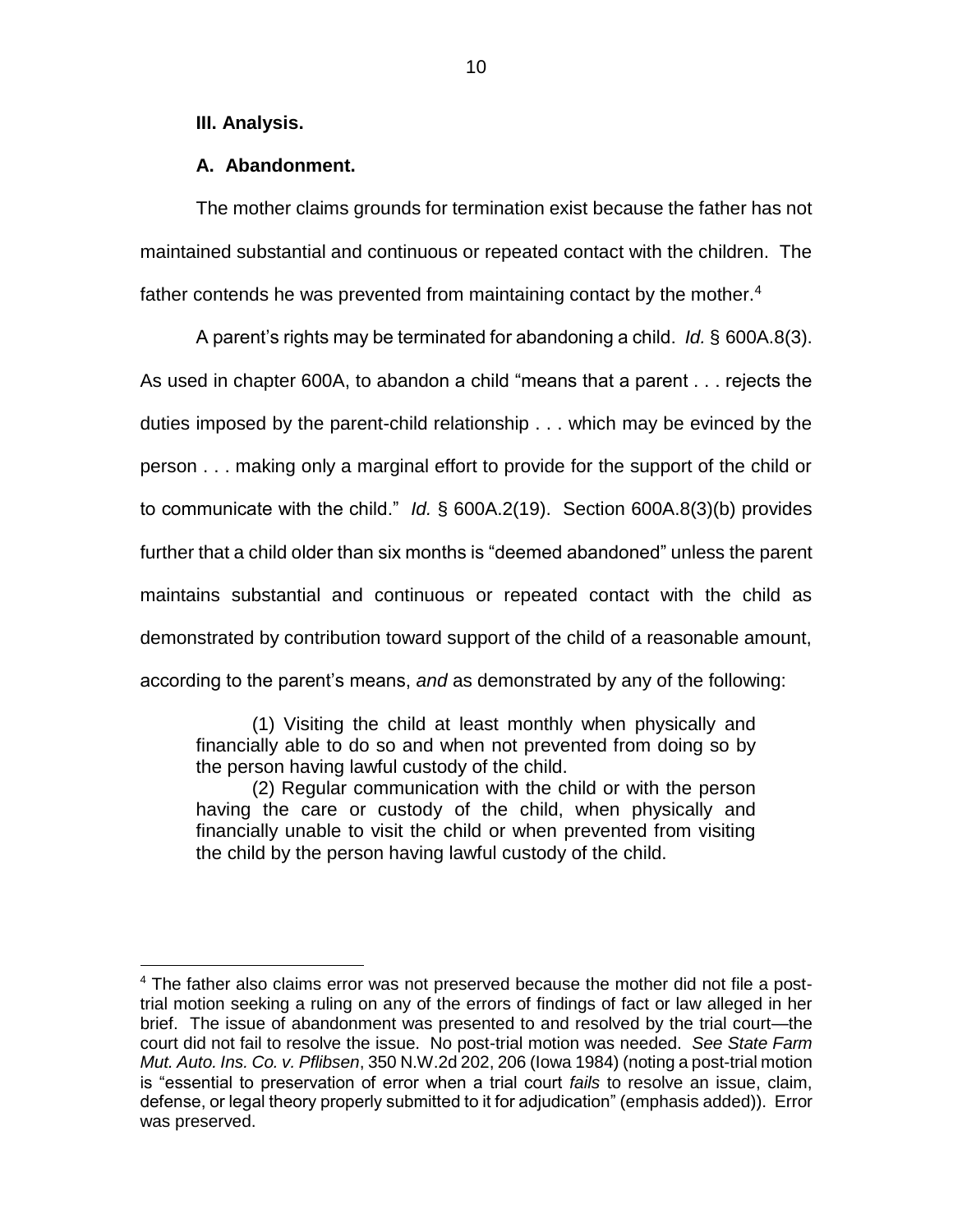We find there is clear and convincing evidence that the father has failed to maintain monthly visitation with either child and has not maintained regular communication with either child. The father's own testimony was that he had not seen the children since 2015—and that visit was a chance encounter. The father's attempts to remain in contact with his children were feeble at best. The father did not request to visit the children in 2013, 2014, 2016, or 2017, and the one request in 2015 occurred after he saw the children, by chance, at a campground. The father waited seven years after the parties separated to file an action seeking custody or visitation. We agree with the guardian ad litem's assessment that it was the father's lack of interest, rather than any acts of denial by the mother, that caused the lack of contact with the children. The father cannot point to a single incident in which the mother refused to allow him contact with the children.

The father's vague claims that "something always came up" only minimally support his contention the mother prevented him from having contact with the children, and his claims are unsubstantiated by other evidence. Certainly, a pattern of scheduled visits repeatedly cancelled could constitute interference—but there is no evidence that occurred here. His witnesses' knowledge about alleged interference from the mother was based solely on his statements to his witnesses. The father's undated Facebook messages, purportedly from March 2015, actually suggest the mother attempted to *allow* visitation—not that she prevented it. Assuming the messages were from March 2015, the father had not seen the children in more than a year at that time. The mother appears to attempt to work out a meeting despite her work obligations (and any other plans she might have had for the holiday weekend) on a week's notice. The fact that the mother wanted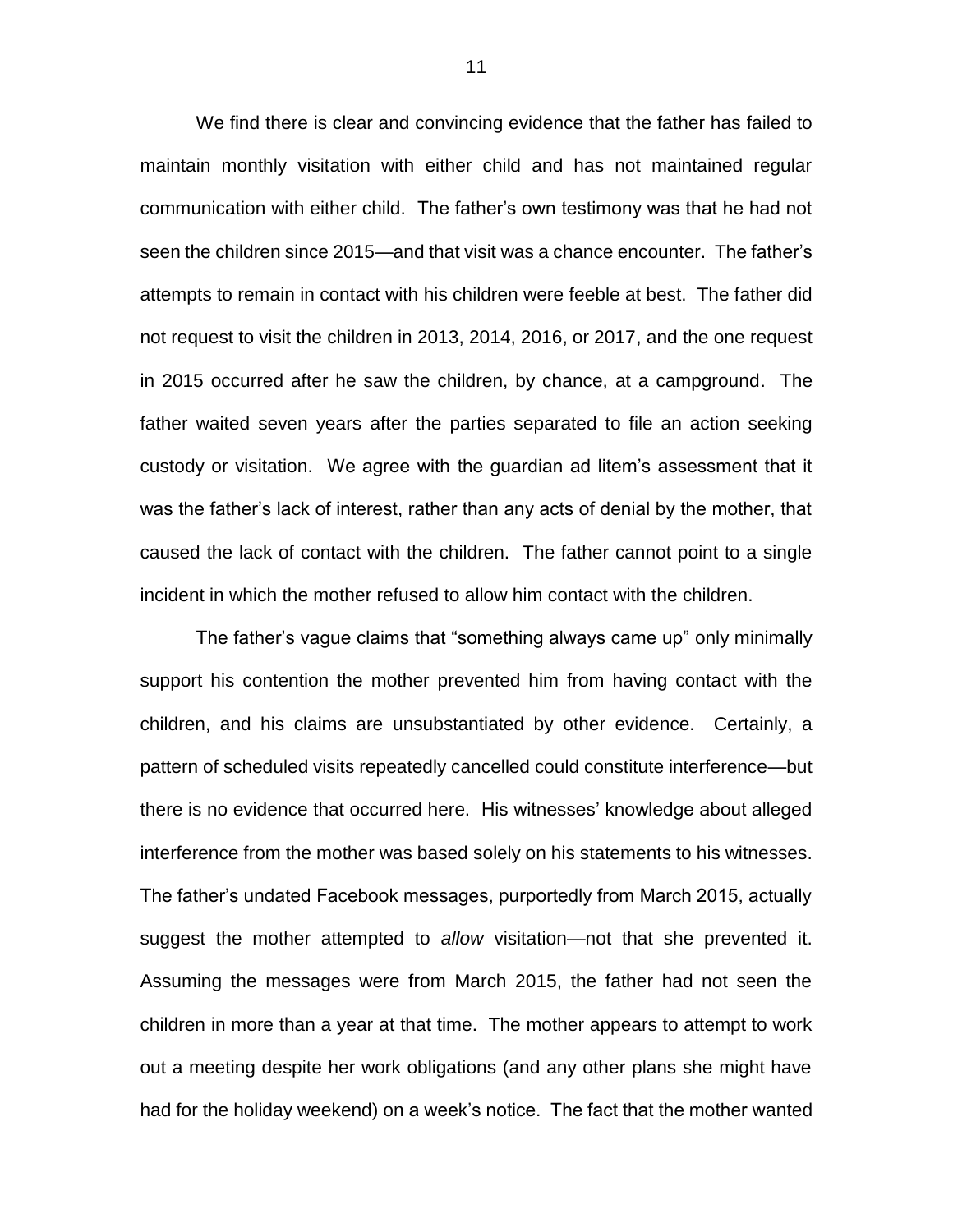to limit the visit to an hour was reasonable under the circumstances. The mother testified this visit likely did not work out because of her work schedule (while noting she was unsure when the undated conversation took place). The father's vague, unsubstantiated claims do not show the mother prevented him from having contact with the children.

Nor do the juvenile court's findings of fact support its conclusion the mother prevented the father from communicating with and visiting the children. H.S.'s perception that the mother would be angry if H.S. shared pictures with the father is not indicative of whether the mother prevented the *father* from communicating with and visiting the children. The fact the mother refused to give the grandmother the children's clothing sizes is not indicative of whether the mother prevented the *father* from communicating with and visiting the children. The fact that in 2010 mere months after the mother and father separated—the mother and C.P. refused the father's money and threw it at him through the car window is also not indicative of whether the mother prevented the father from communicating with and visiting the children during the subsequent seven-year period.

The fact the father messaged the mother about visitation, without more, is not indicative the mother prevented the father from maintaining contact with the children. Although H.S. believed the mother cancelled a meeting at the 2017 state fair due to worries the father would be present, this is not evidence the mother was avoiding contact with the father but is simply H.S.'s subjective opinion.

We find no support of interference by the children's use of C.P.'s surname at school. The father's failure to be a meaningful part of the children's lives has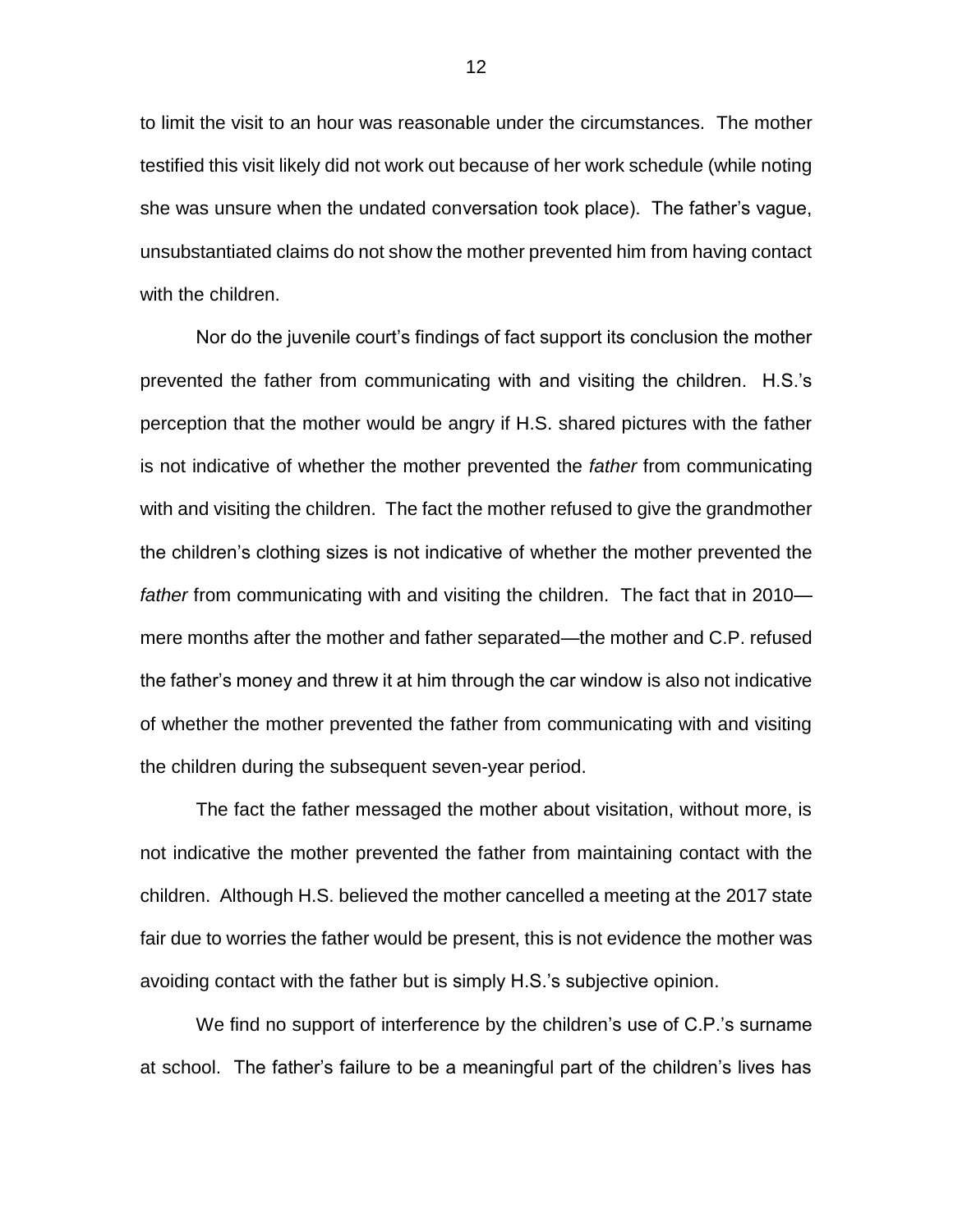undoubtedly caused the mother to use the last name of the only father the children have ever really known.

We agree with the juvenile court that parents should foster a relationship with the noncustodial parent for the best interests of the children. However, in the context of proving grounds for termination of parental rights, "the court shall not require a showing of diligent efforts by any person to encourage the parent to perform the acts specified" in Iowa Code section 600A.8(3)(a) or (b). Iowa Code § 600A.8(3)(c). Thus, the father may not defend the termination of his parental rights on the fact that the mother did not foster or encourage a meaningful relationship between the father and the children.

We also depart from the juvenile court's interpretation of the father's 2015 "publicly complaining" about the mother's interference. The father complained about the lack of visitation when confronted with the possibility his child-support obligation could increase. After the mother withdrew her request for adjustment of child support, the father did not "publicly complain" about lack of visitation for another fifteen months. It is true the father filed a petition seeking custody of the children in 2017, but by that time he was only known as "a family friend" to his children. The mother's response of filing a petition for termination of the father's parental rights, was a reasonable response—the father's petition sought not only visitation, but also physical custody of the children he had only seen less than ten hours in the past seven years.

The juvenile court also found *In re N.D.D.*, 434 N.W.2d 919 (Iowa Ct. App. 1988), analogous to the present case. In that case, the parents of the child were divorced in 1982 and the father was granted reasonable visitation. *N.D.D.*, 434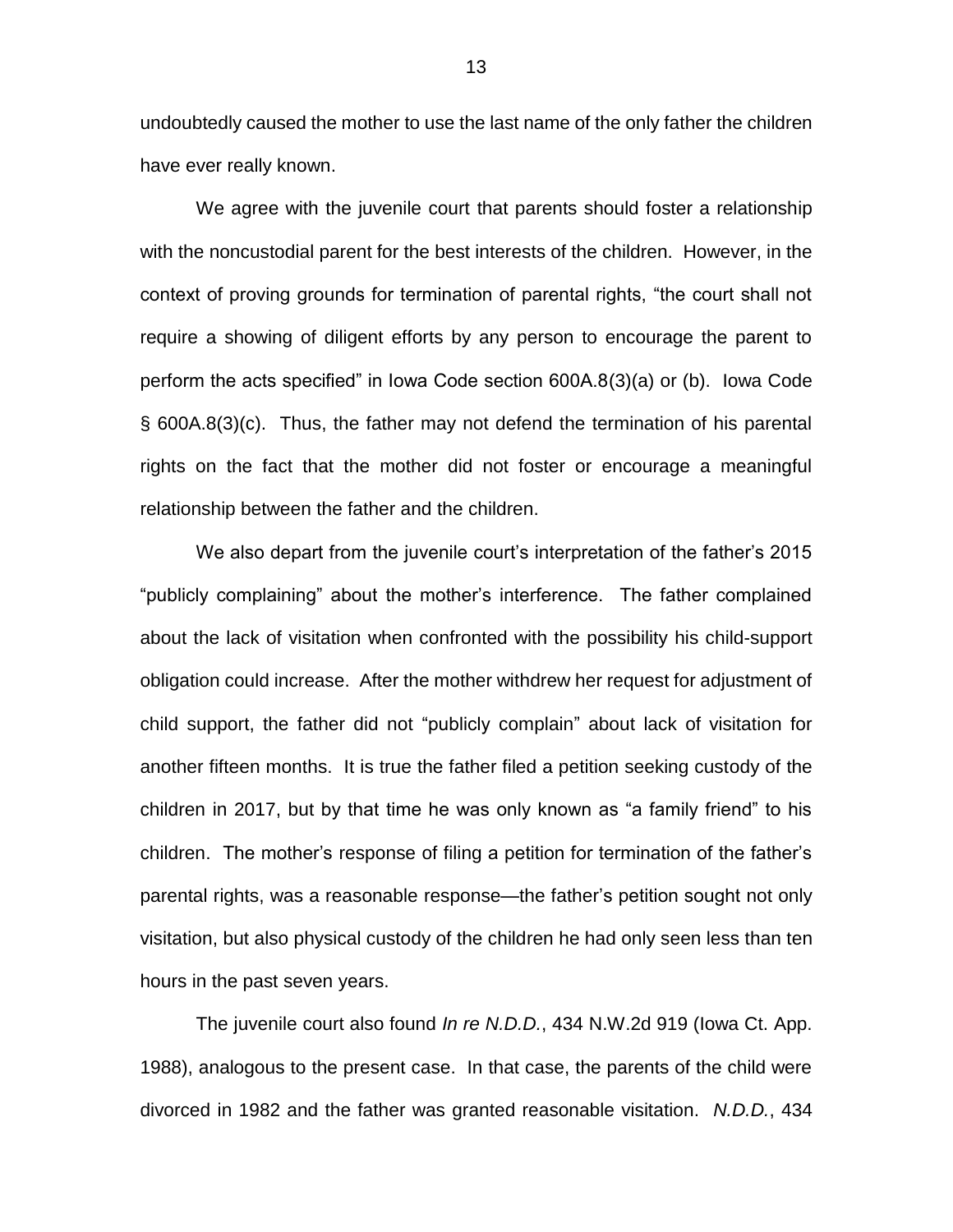N.W.2d at 920. The father moved to Mississippi for work in 1983. *Id.* After he moved, the father sent the child cards and called her. *Id.* The father visited his child for one week in September 1984. *Id.* Due to a proposed pay cut, the father left his job in April 1985, and was unemployed for seven months thereafter. *Id.* The father found work in Dubuque, Iowa, in October 1985. *Id.* Between September 1984 and October 1985, the father made little or no attempt to contact his child. *Id.* The father testified he made no attempts to visit because "both his wife and his attorney told him that he should not do so because of his child support arrearages." *Id.* In October or November of 1986, after he had paid a large amount toward his child-support arrearage, the father contacted the local county attorney about possibly visiting his child and asked the county attorney to contact his wife. *Id.* After the wife received a letter from the county attorney, she filed a petition to terminate the father's parental rights. *Id.*

*N.D.D.* is not sufficiently similar to the present case to be determinative. Here, visitation was never established. In the instant case, the father has lived a mere hour away from his children since 2010, and yet has visited them less than the father did in *N.D.D.* The father in *N.D.D.* was also dissuaded from visiting his child by the mother and his attorney due to his child-support arrearages, but here the father had no such concern. The father in *N.D.D.* was also established in his child's life as the child's father at the time the termination petition was filed. Here, C.P. is the only father the children have known. The fact both mothers filed termination petitions after the fathers' respective attempts to exercise visitation does not mean the outcomes of the cases should be the same. *See In re C.L.C.*, 479 N.W.2d 340, 343 (Iowa Ct. App. 1991) (noting prior termination of parental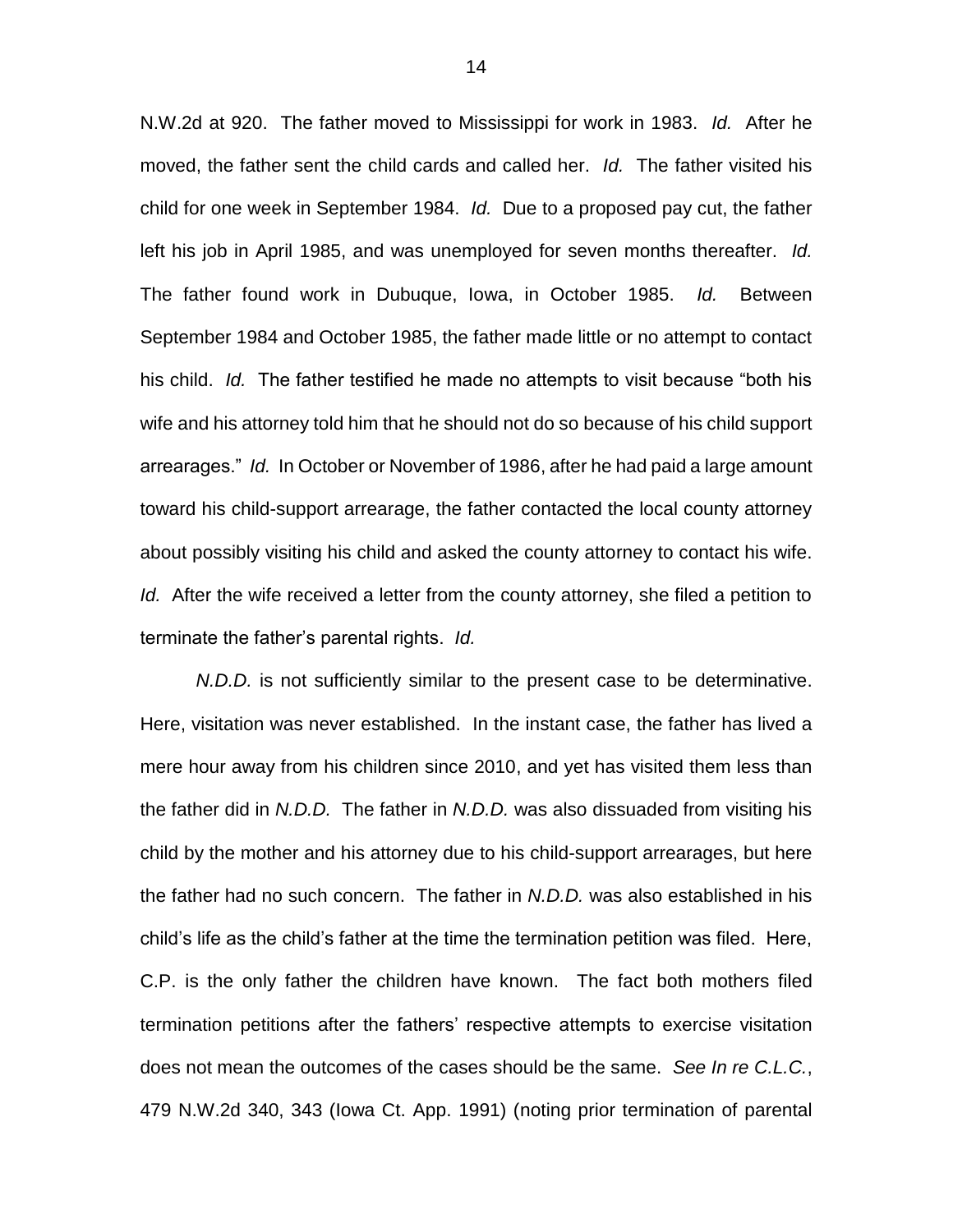rights cases are of "little precedential value, and we must base our decision primarily on the particular circumstances of the parties presently before us").

On our de novo review of the record, we cannot conclude the mother prevented the father from visiting or communicating with the children when he was physically and financially able to do so. Here, the father failed to maintain regular communication and failed to visit the children on a monthly basis. The father's efforts to communicate were, at best, only marginal efforts. *See G.A.*, 826 N.W.2d at 130 (concluding a father's "sporadic text messages to the mother are insufficient to meet the regular communication requirement contemplated under section 600A.8(3)(b)(2), and were at best only marginal efforts to communicate"). We find there is clear and convincing evidence the father abandoned his children.

#### **B. Best Interests.**

We must still determine whether termination is in the children's best interests. *See In re H.S.*, 805 N.W.2d 737, 747 (Iowa 2011) (noting chapter 600A "has its own '[best] interests' test" found in section 600A.1). Section 600A.1 provides:

The best interest of a child requires that each biological parent affirmatively assume the duties encompassed by the role of being a parent. In determining whether a parent has affirmatively assumed the duties of a parent, the court shall consider, but is not limited to consideration of, the fulfillment of financial obligations, demonstration of continued interest in the child, demonstration of a genuine effort to maintain communication with the child, and demonstration of the establishment and maintenance of a place of importance in the child's life.

The father has not assumed the duties encompassed by the role of being a parent. He has only seen the children sporadically and for short periods of time since 2010. He has not assumed any parental duties since 2010 aside from paying